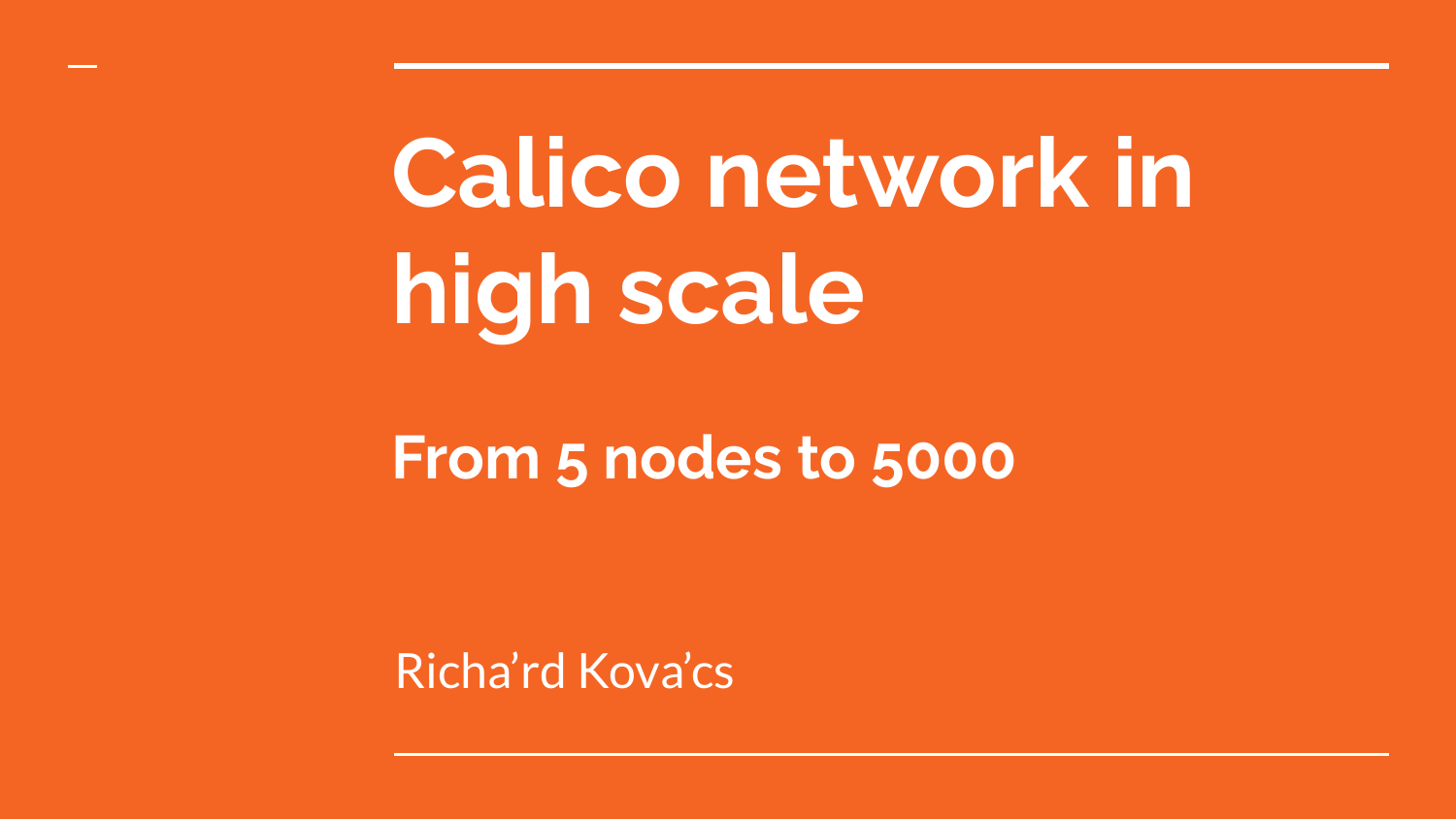#### **1. Agenda**

- ➔ **What is Calico ?** A few words about the context.
- ➔ **Default installation** What is under the hood.
- ➔ **Unstress Kube API server** Save resources by decreasing calls.
- ➔ **Problem statement**

Limitations of the default config.

#### ➔ **Solutions**

Scale BGP messages and connections.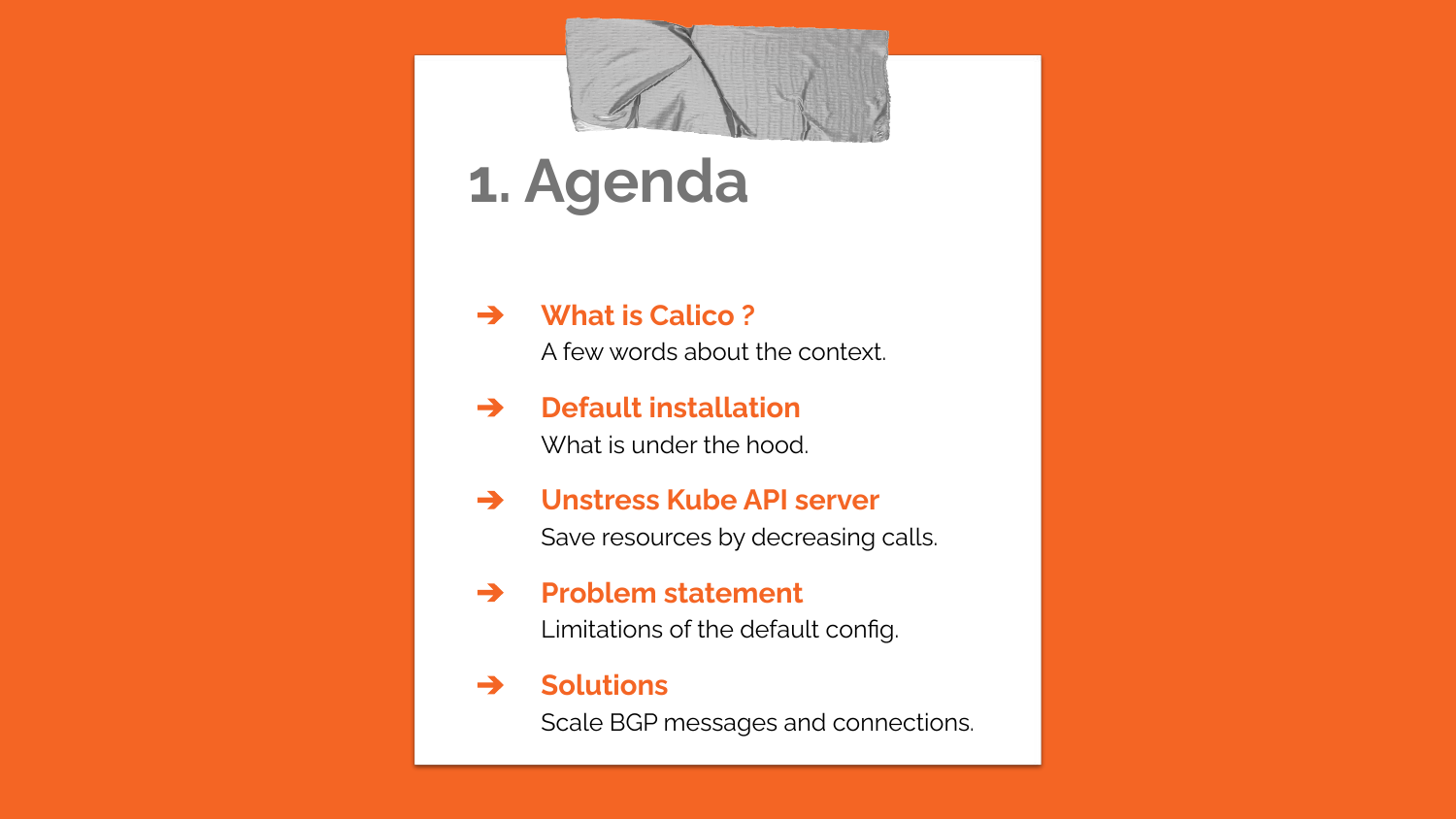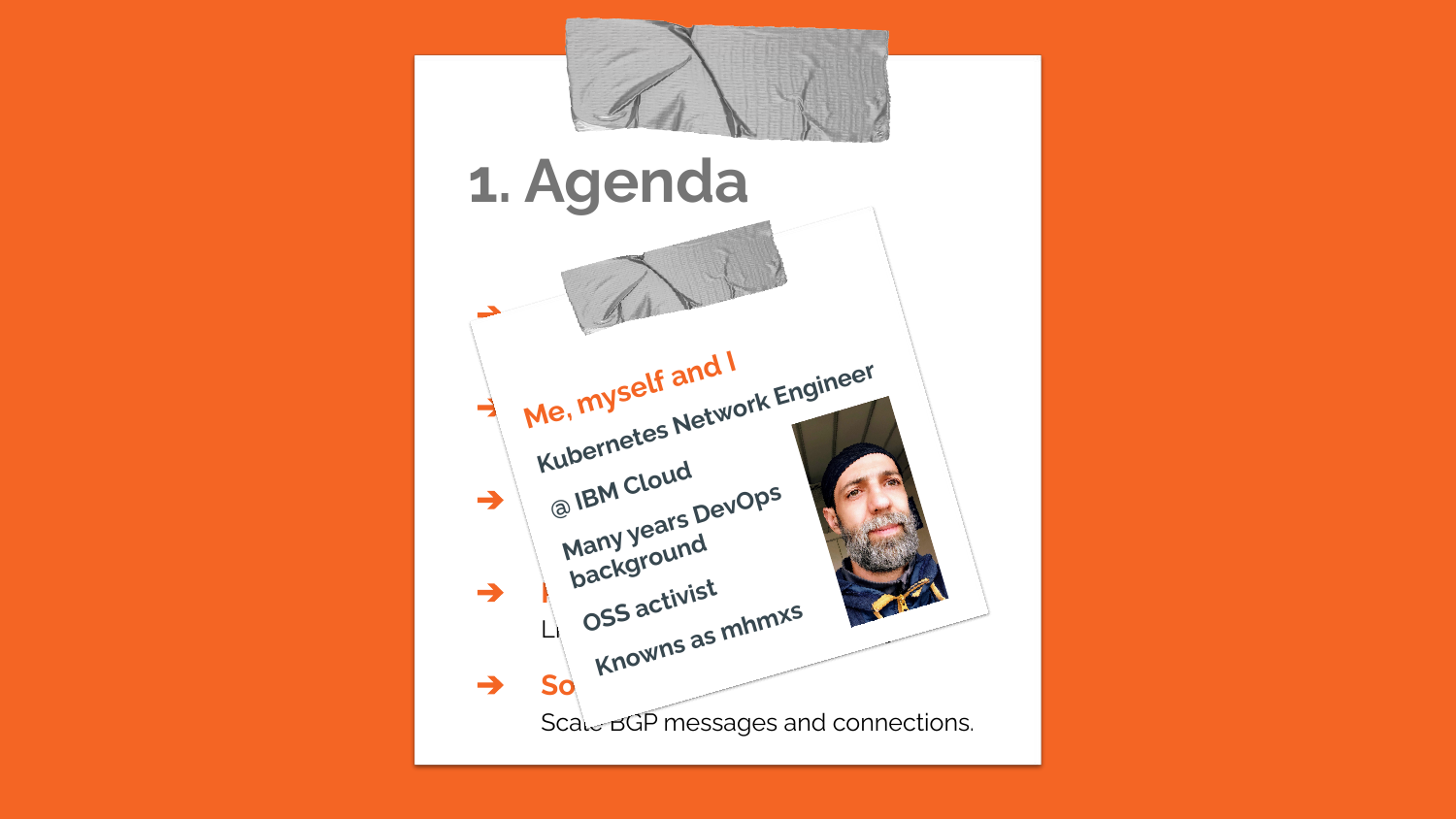# **What is Calico ? is used by the big**

**is an open source networking & network security solution for containers, VMs, and bare-metal workloads.**

**is a CNI plugin, providing compatibility layer with Kubernetes to implement overlay network** **players in public cloud space and has big community under CNCF's umbrella**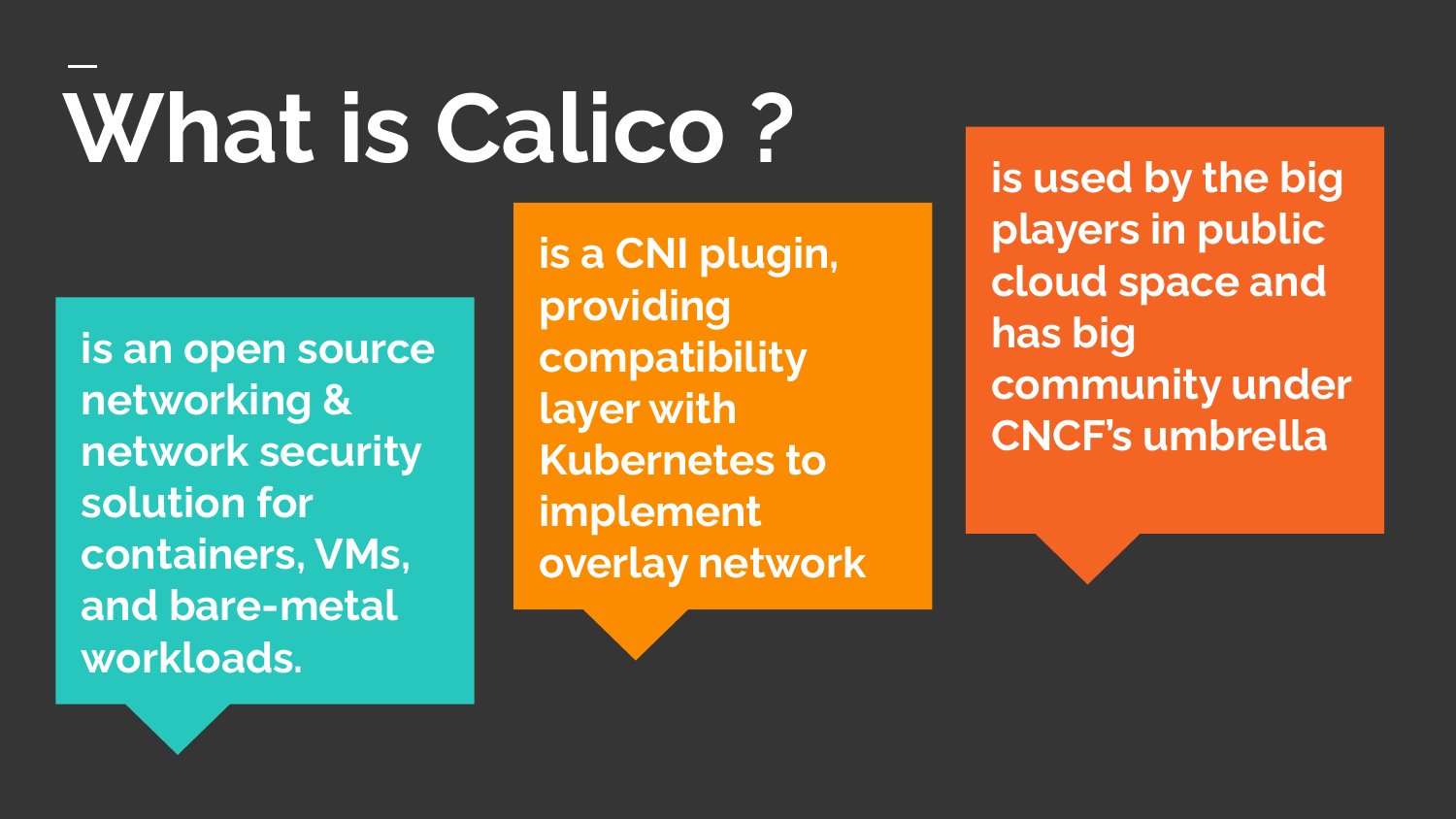### **Default installation**



- Datastore [ETCD || Kubernetes]
- Felix [network policy enforcement]
- Bird [BGP implementation]
- CNI [CNI implementation]
- IPAM [IP address mgmt]

src: <https://medium.com/@k.grundy/project-calico-kubernetes-integration-overview-a3a860cd974e>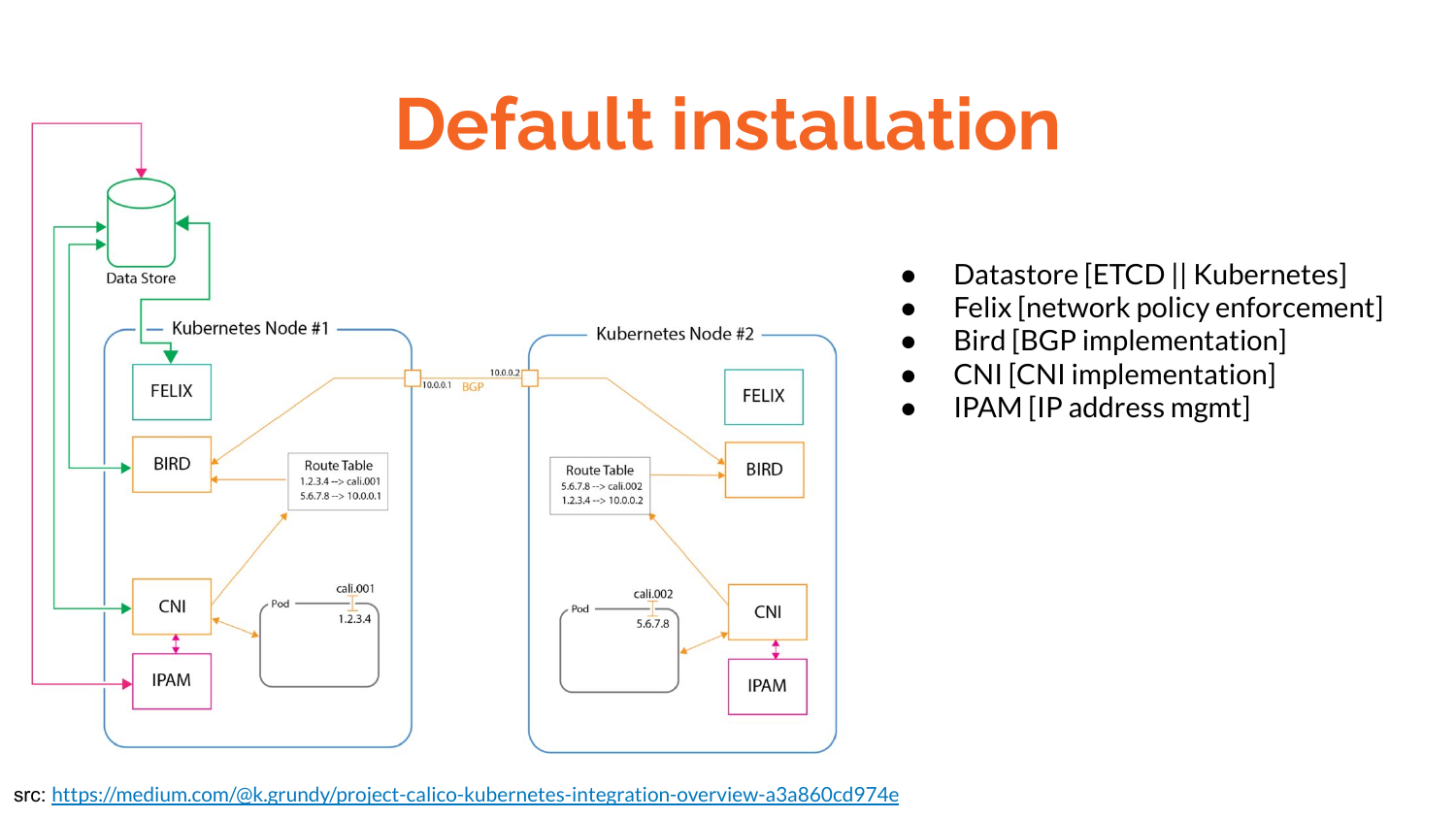

● The Typha daemon sits between the datastore and Felix

src: <https://medium.com/@k.grundy/project-calico-kubernetes-integration-overview-a3a860cd974e>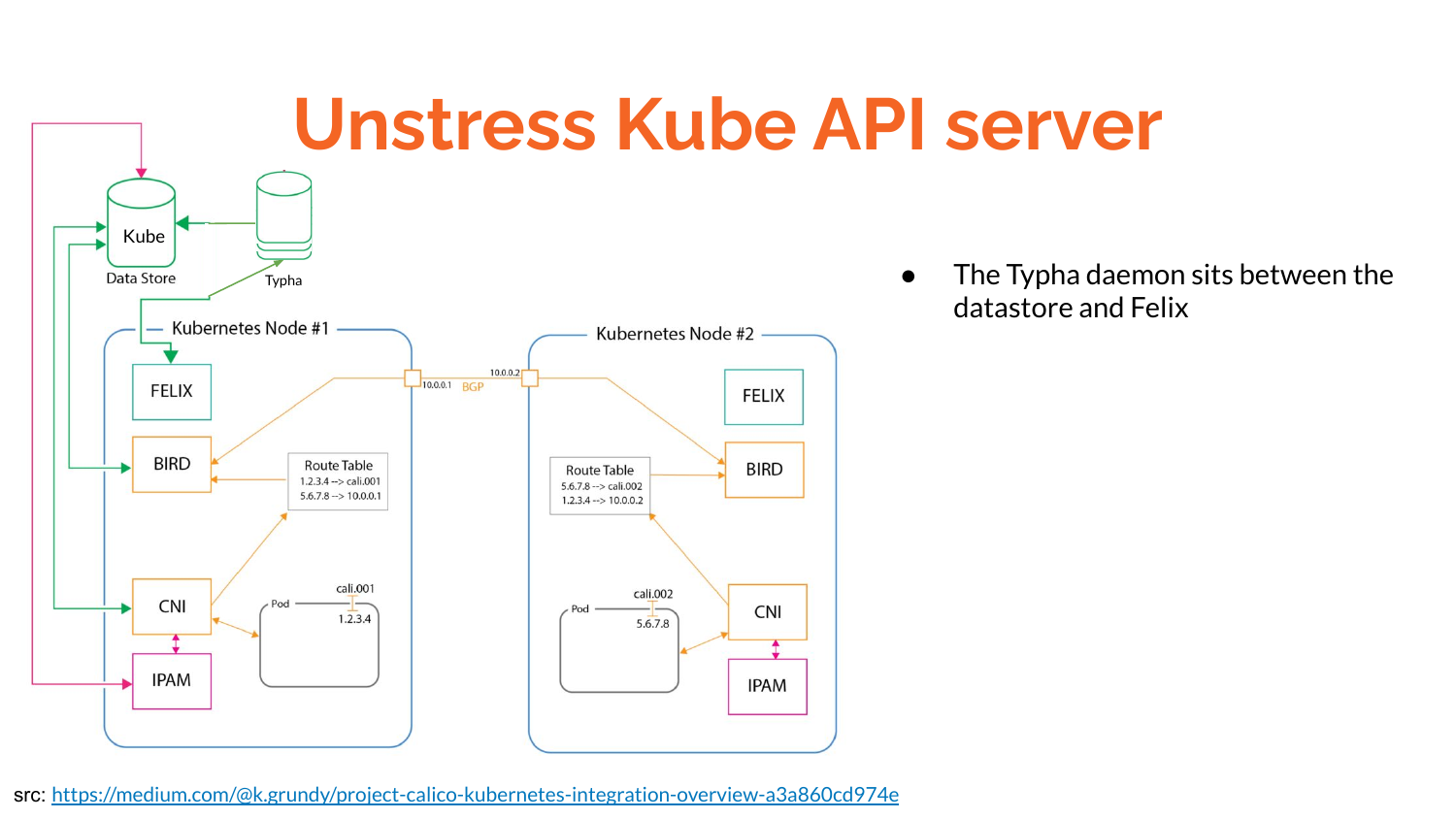#### **Problem statement**



BGP would be the bottleneck

- Default IPIP encapsulation
- All traffic encapsulated by default
- NAT ongoing
- Node and peer selectors are all()

src: <https://medium.com/@k.grundy/project-calico-kubernetes-integration-overview-a3a860cd974e>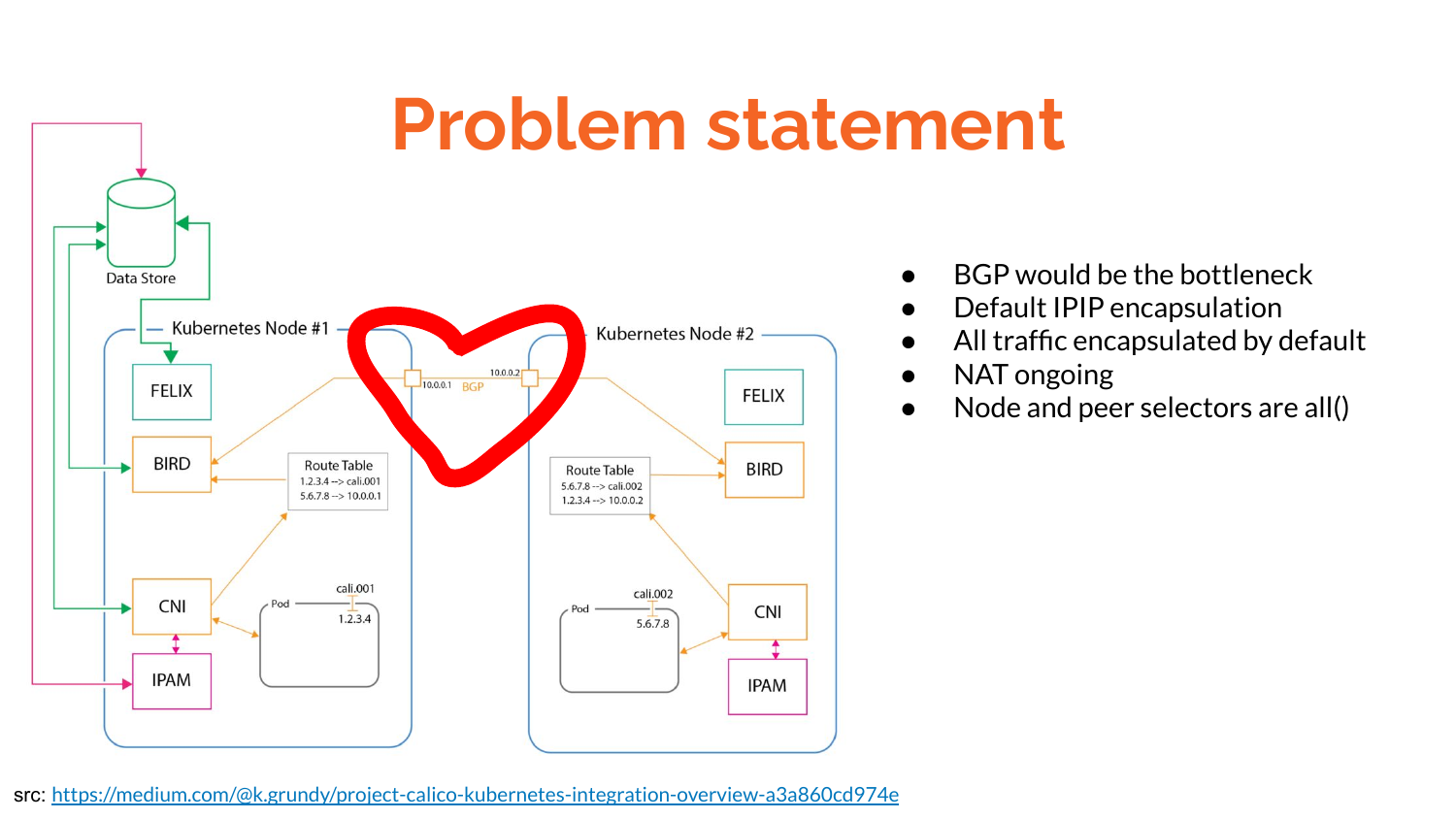### **Problem statement**



- BGP would be the bottleneck
	- VXLAN only doesn't need
- Default IPIP encapsulation
	- VXLAN poor throughput
- All traffic encapsulated by default ○ Cross subnet
- NAT ongoing
	- Special cases, advanced
- Node and peer selectors are all()
	- Route Reflectors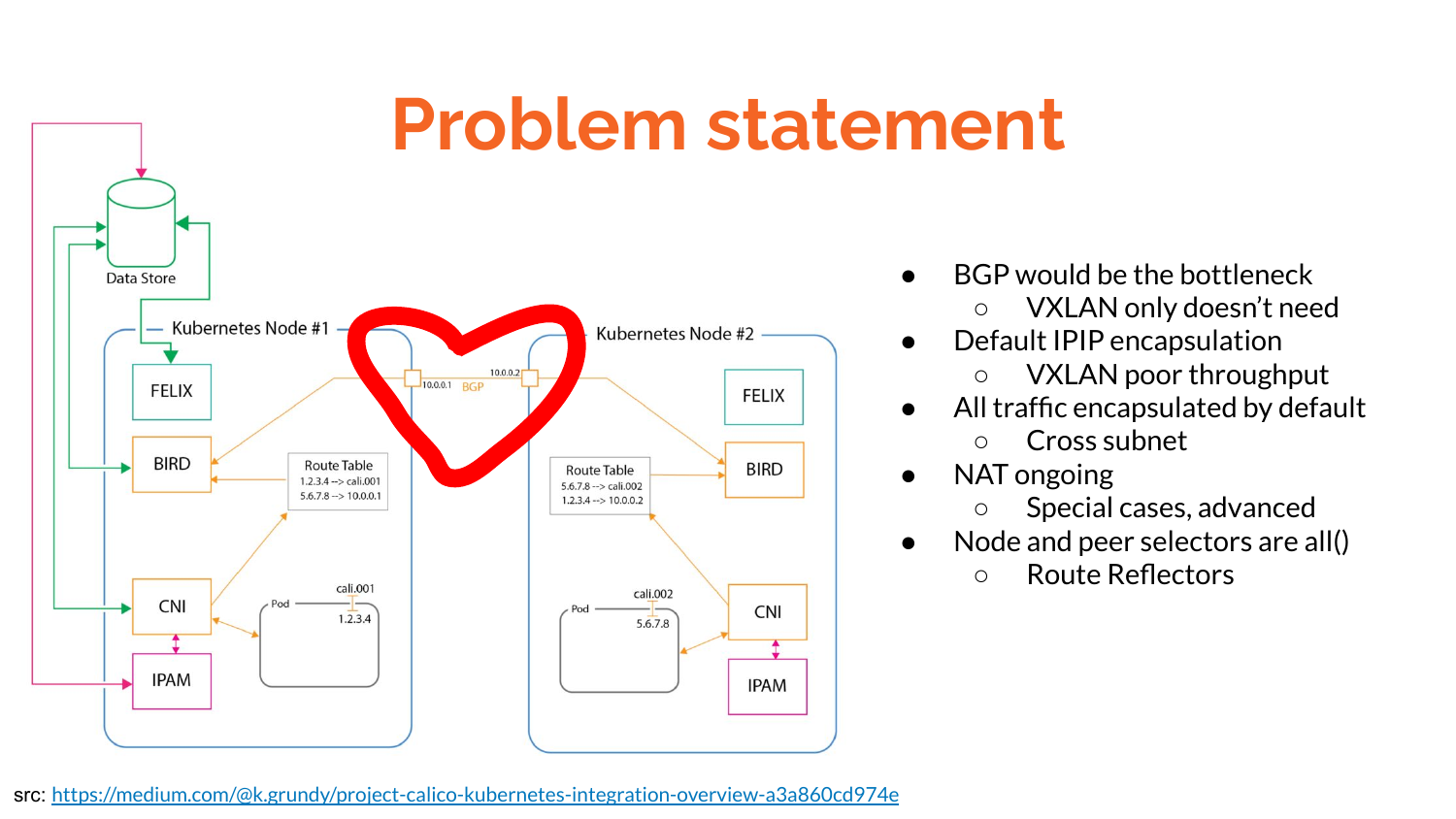

| <b>Numbers</b>    |     |
|-------------------|-----|
| # of nodes        | 500 |
| # of RRs          | 3   |
| Redundancy        | 3   |
| # of clients / RR | 497 |
| # of RRs / RR     | 2   |
| Connections / RR  | 499 |

#### **Single cluster**

- The simplest route reflector topology contains only one cluster ID
- There are only one group of route reflectors and one group for clients
- This topology doesn't scale well and useful only for single zone or single region clusters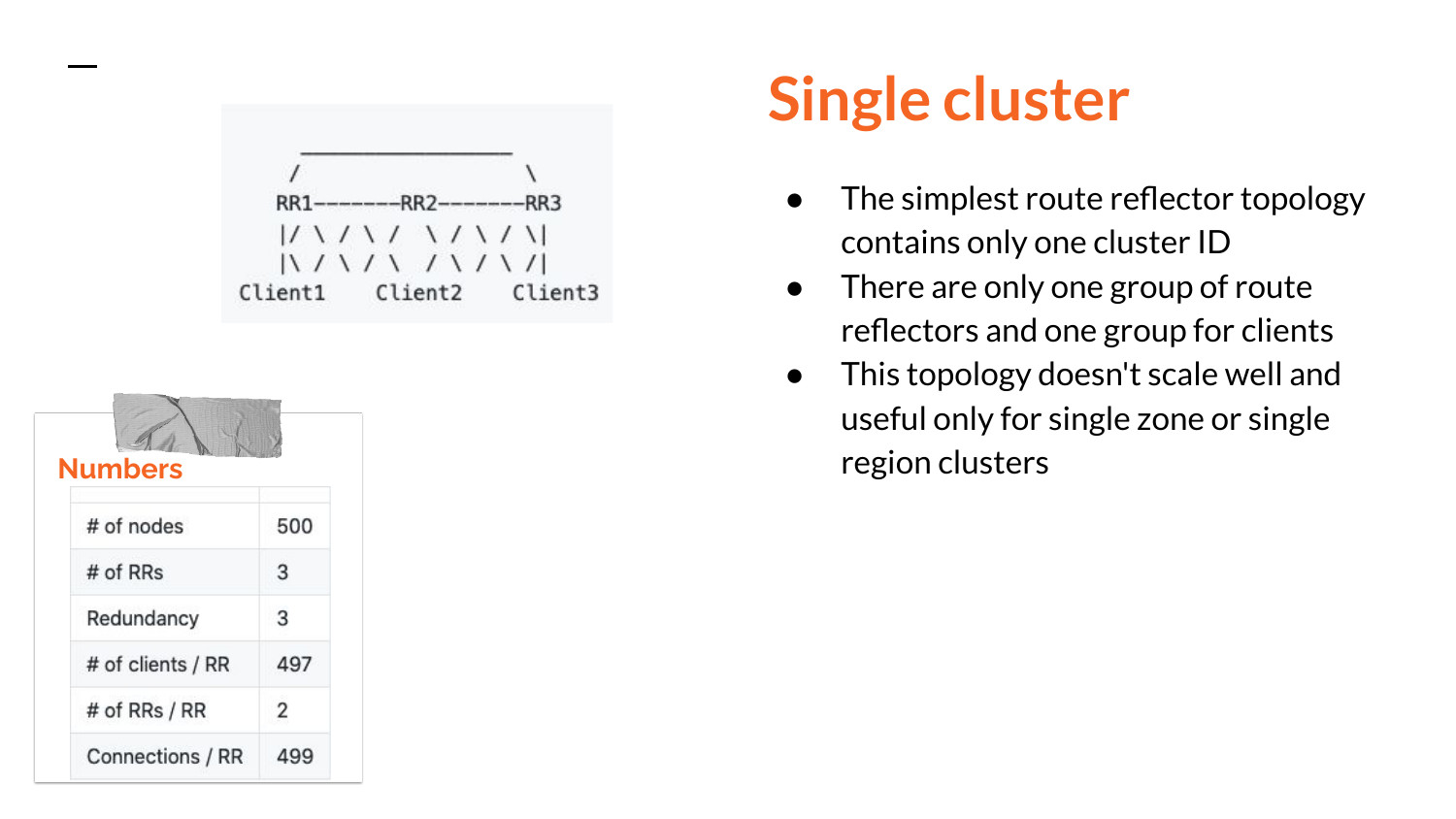

#### **Single cluster**

● The number of client connections per route reflector could be a bottleneck very easy

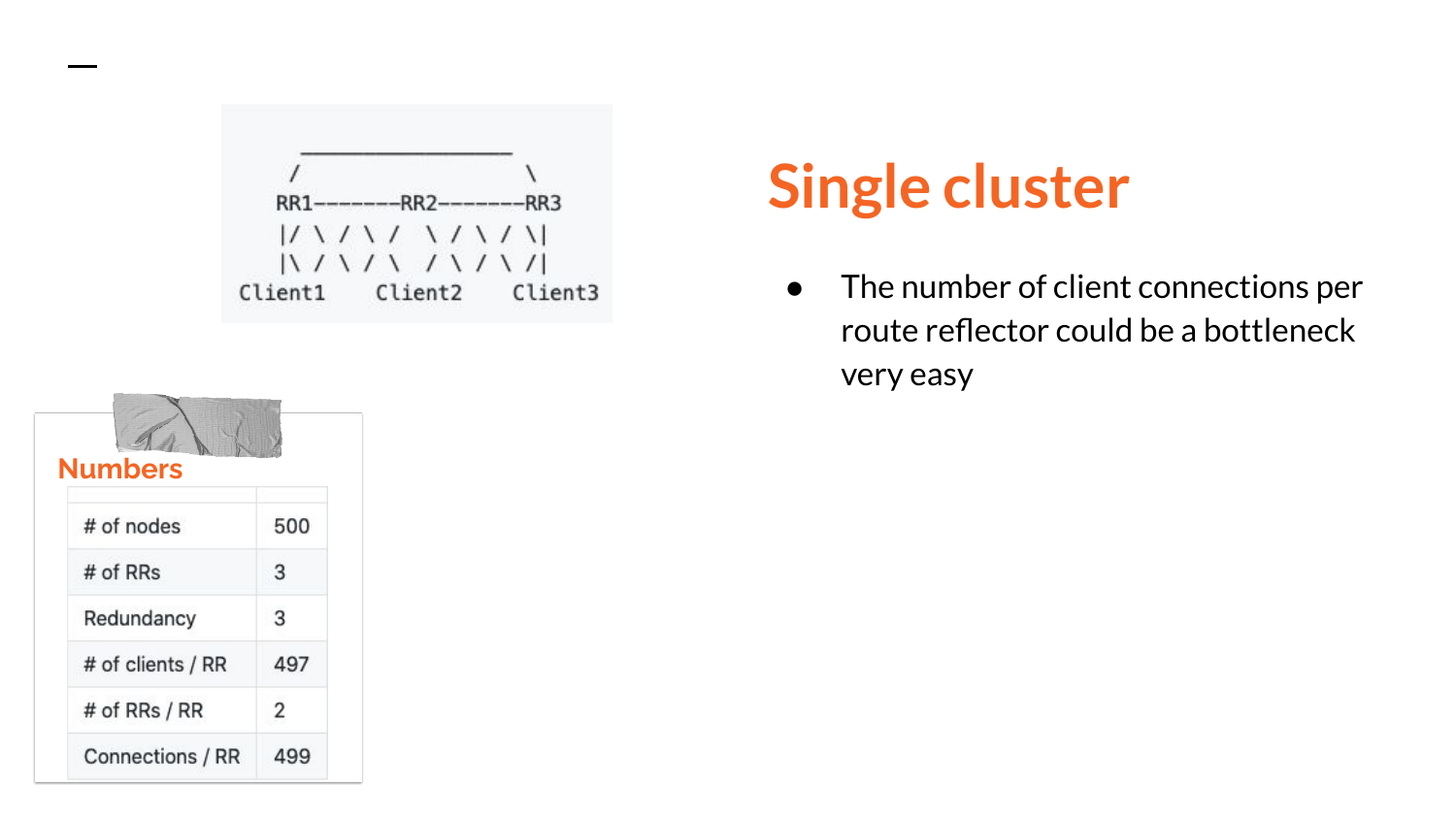



#### **Multi cluster**

- Each Route Reflector has its own cluster ID
- Route Reflectors are constituting one mesh
- Clients are connecting to 3 different clusters
- Full table advertising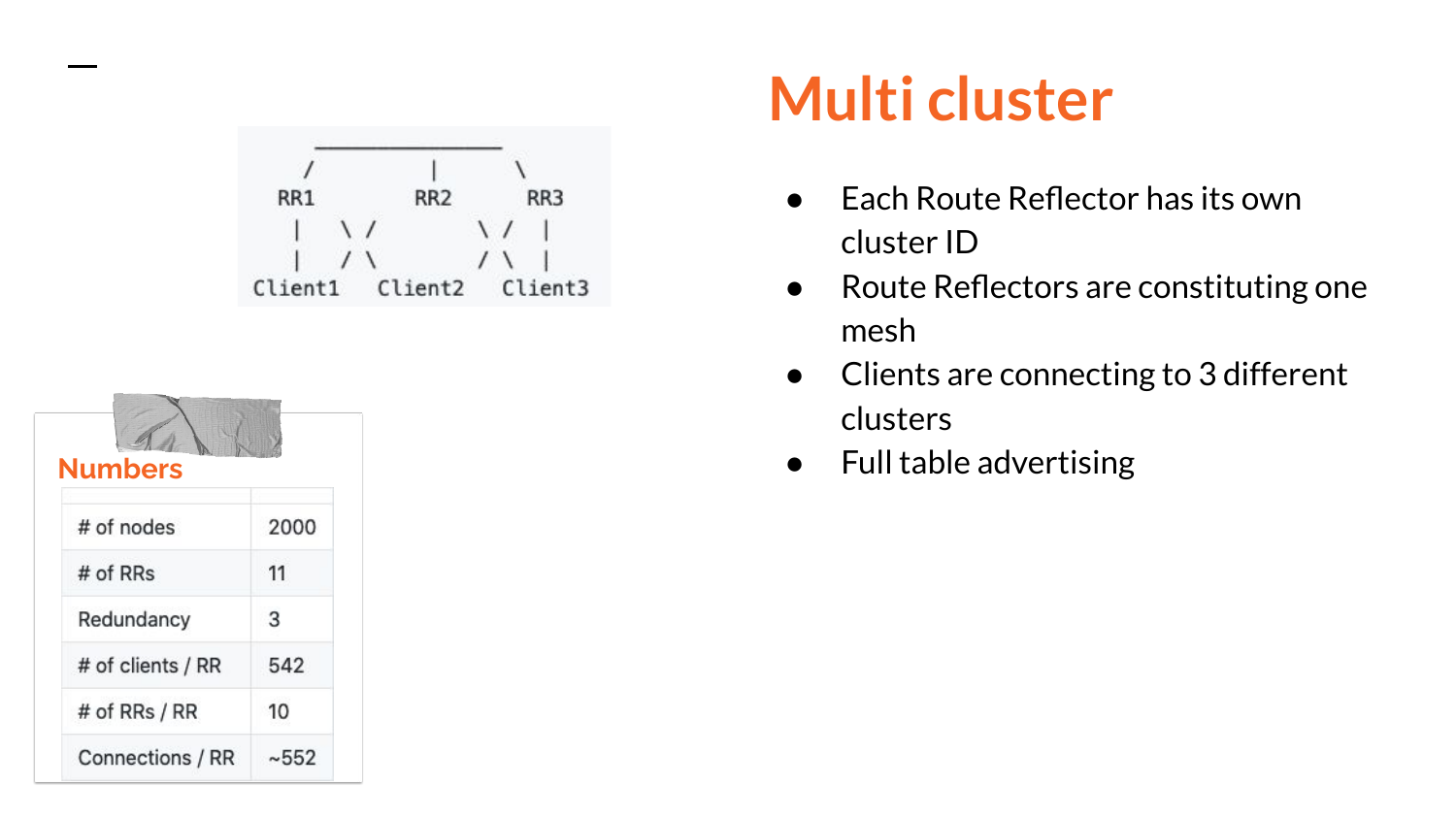

#### **Multi cluster**

● BGP update message size and number could be a bottleneck

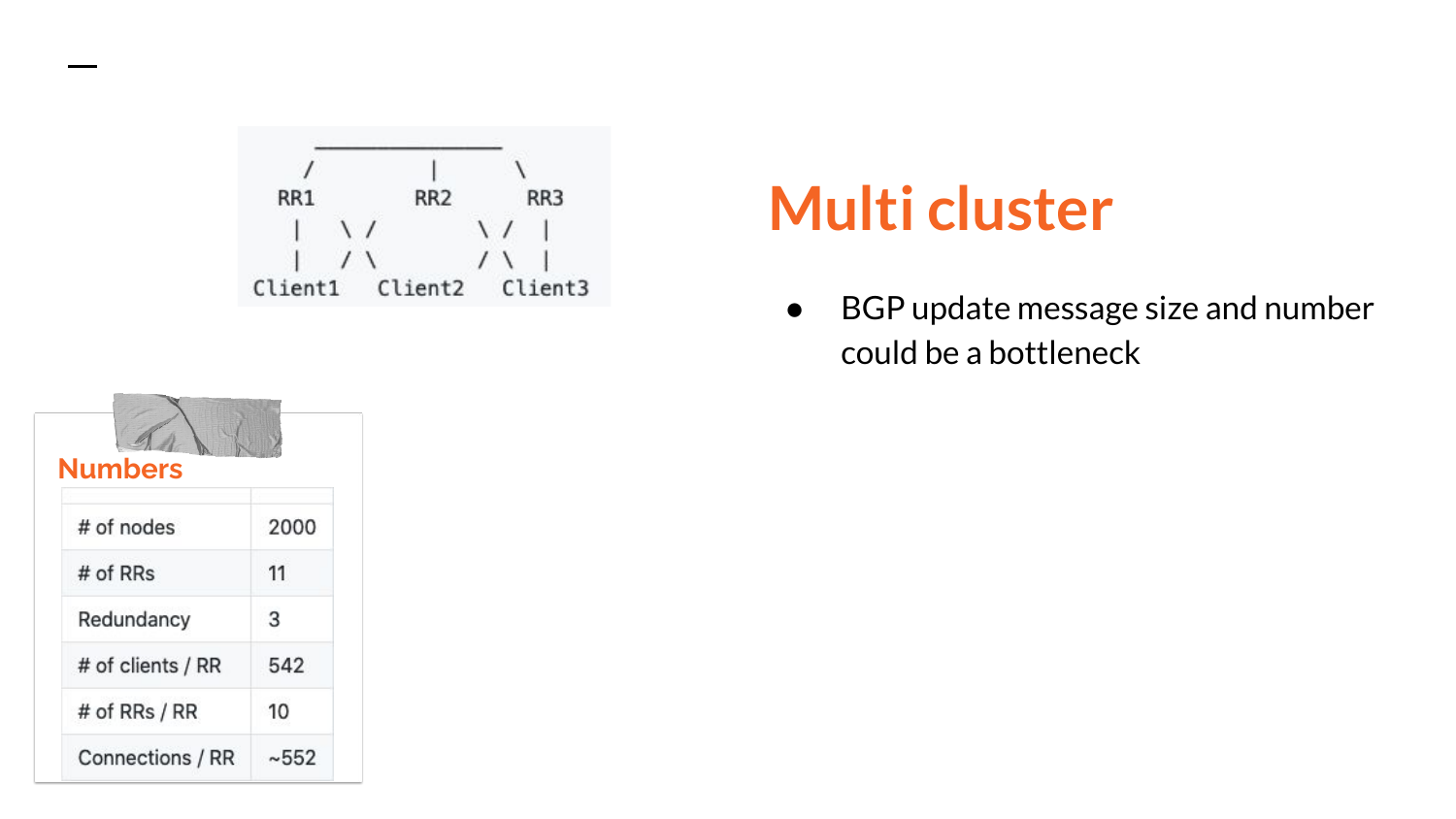



#### **Quorum cluster**

- Route Reflectors can be divided into clusters based on cluster ID
- Route Reflectors do not share routes that they learned from remote clients
- Clients are connecting to at least 2 different quorum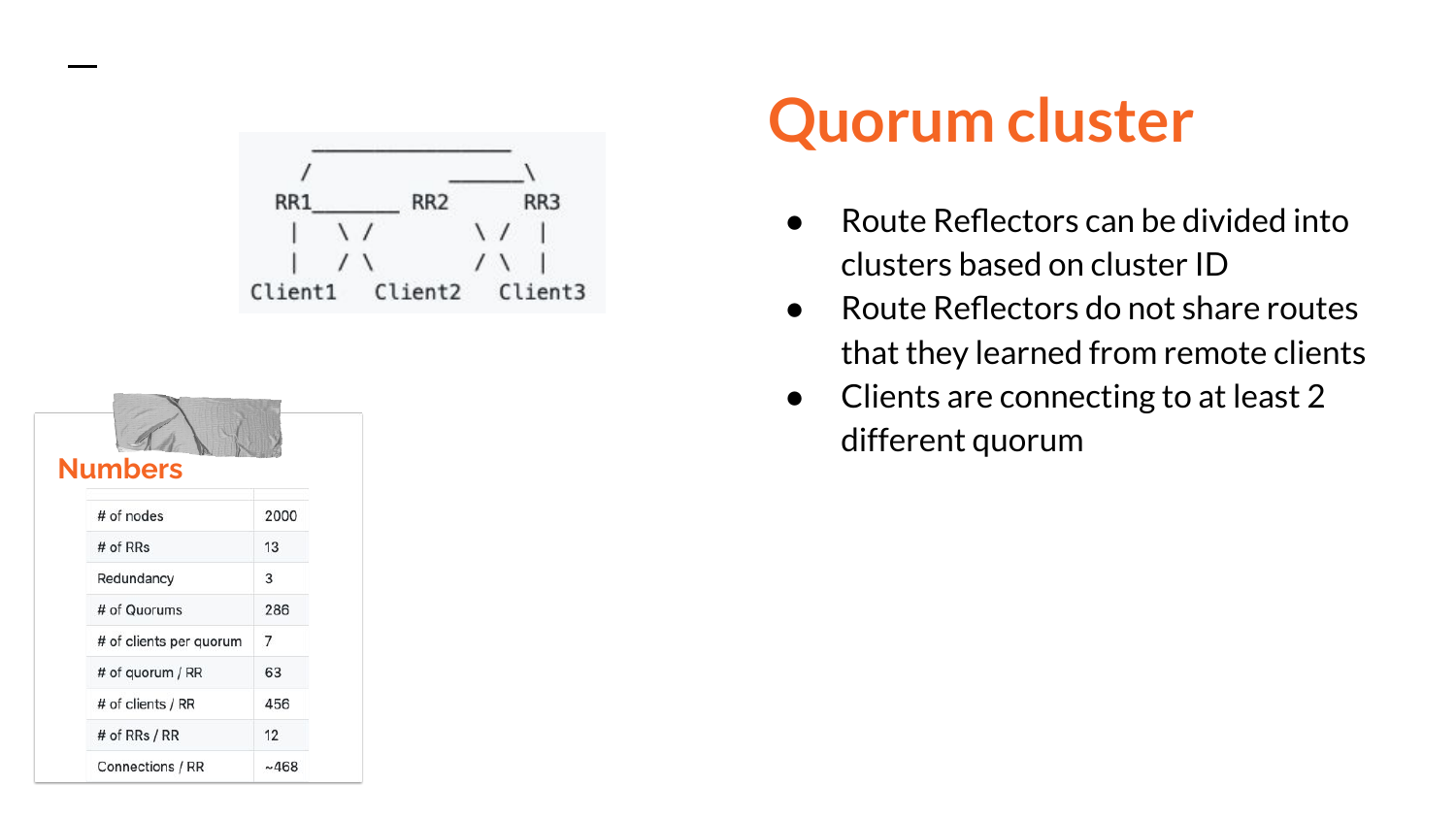



#### **Quorum cluster**

- $\sim$  3000 (depends on the flavor) nodes the BGP connection number became bottleneck
- Increasing the number of Route Reflectors can decrease the number of connections but increases the size of **Numbers Numbers the BGP update messages**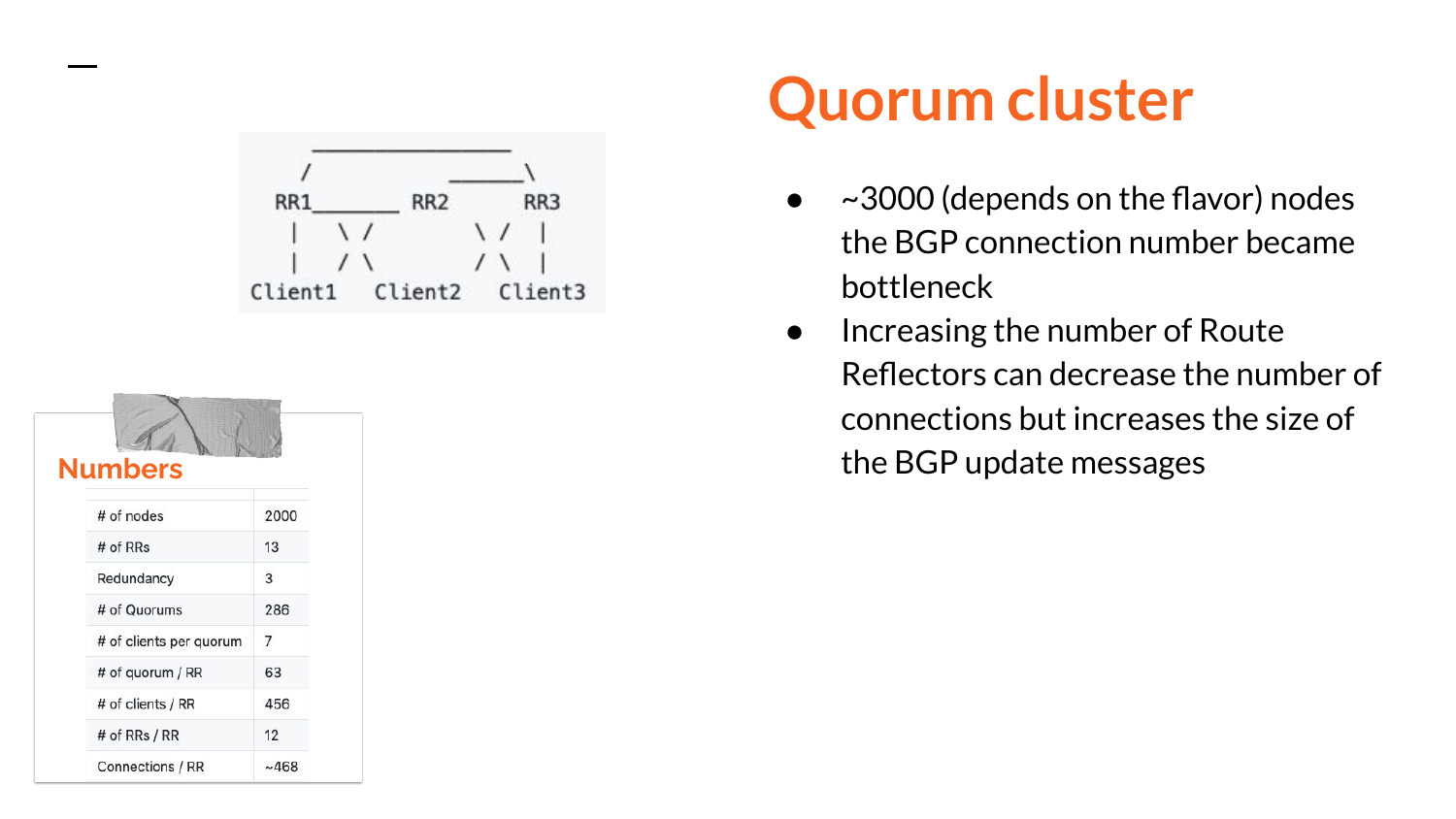



#### **Hierarchy cluster**

- Mimic the structure of a datacenter network
- Dividing the cluster into "racks"
- There's no need for a direct session between R1<>R2 and R3<>R4 as they'll receive each other's routes via a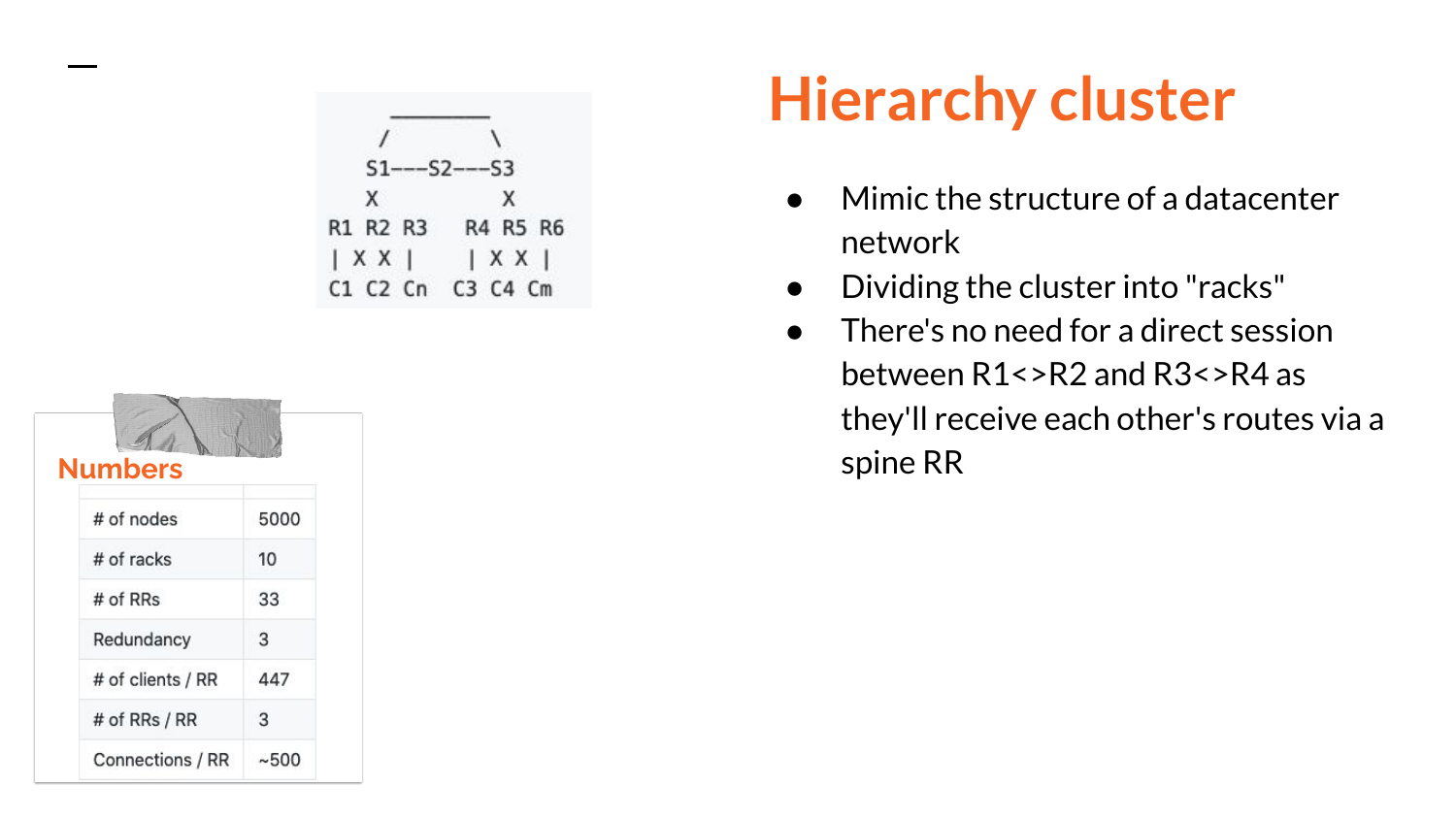## **Thank you! Any question?**